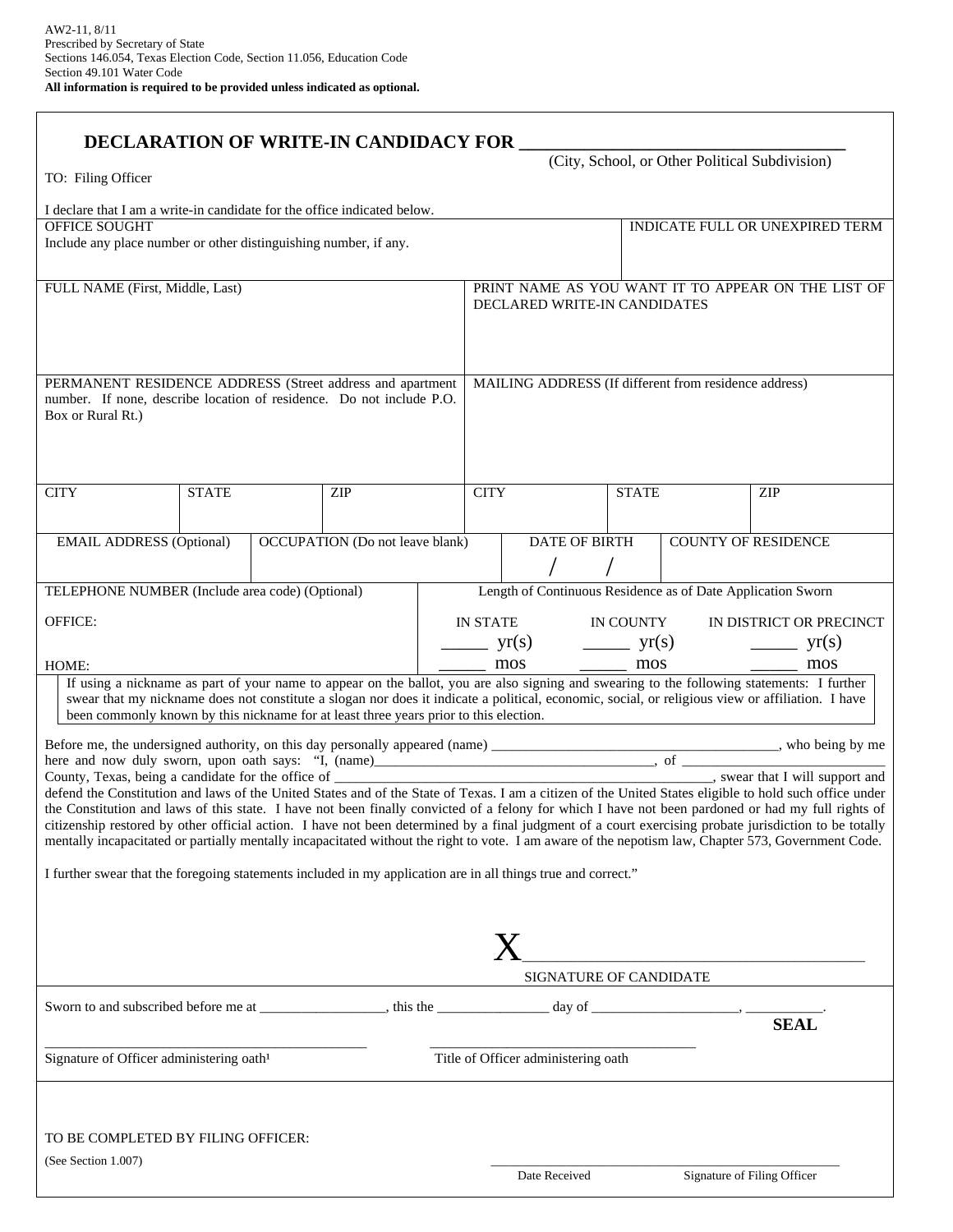## **INSTRUCTIONS**

- 1. The declaration of write-in candidacy is filed with the City Secretary, Secretary of Board of Trustees, or Secretary of Board of Directors for a Water District.
- 2. The declaration must be received by the filing officer not later than the  $74<sup>th</sup>$  day before election day on the November of even-numbered years and the  $71<sup>st</sup>$  day before election day on other uniform election dates. Mailing without a delivery by the deadline is not sufficient. The declaration may not be filed earlier than 30 days before the deadline for filing the application. A declaration filed before that day is void.

The candidate **must** sign this statement indicating his awareness of the nepotism law. The nepotism prohibitions of chapter 573, Government Code, are summarized below:

No officer may appoint, or vote for or confirm the appointment or employment of any person related within the second degree by affinity (marriage) or the third degree by consanguinity (blood) to himself, or to any other member of the governing body or court on which he serves when the compensation of that person is to be paid out of public funds or fees of office. However, nothing in the law prevents the appointment, voting for, or confirmation of anyone who has been continuously employed in the office or employment for the following period prior to the election or appointment of the officer or member related to the employee in the prohibited degree; six months, if the officer or member is elected at the general election for state and county officers.

No candidate may take action to influence an employee of the office to which the candidate is seeking election or an employee or officer of the governmental body to which the candidate is seeking election regarding the appointment or employment of a person related to the candidate in a prohibited degree as noted above. This prohibition does not apply to a candidate's actions with respect to a bona fide class or category of employees or prospective employees.

Examples of relatives within the third degree of consanguinity are as follows:

- (1) First degree: parent, child;
- (2) Second degree: brother, sister, grandparent, grandchild;
- (3) Third degree: great-grandparent, great-grandchild, uncle, aunt, nephew, niece.

These include relatives by blood, half-blood, and legal adoption.

Examples of relatives within the second degree of affinity are as follows:

- (1) First degree: spouse, spouse's parent, son-in-law, daughter-in-law;
- (2) Second degree: brother's spouse, sister's spouse, spouse's brother, spouse's sister, spouse's grandparent.

Persons related by affinity (marriage) include spouses of relatives by consanguinity, and, if married, the spouse and the spouse's relatives by consanguinity. These examples are not all inclusive.

# **FOOTNOTE**

<sup>1</sup>For school board elections, no person may be elected unless he or she is a qualified voter (registered voter) of the school district.

<sup>2</sup>All oaths, affidavits, or affirmations made within this State may be administered and a certificate of the fact given by a judge, clerk, or commissioner of any court of record, a notary public, a justice of the peace, city secretary, and the Secretary of State of Texas.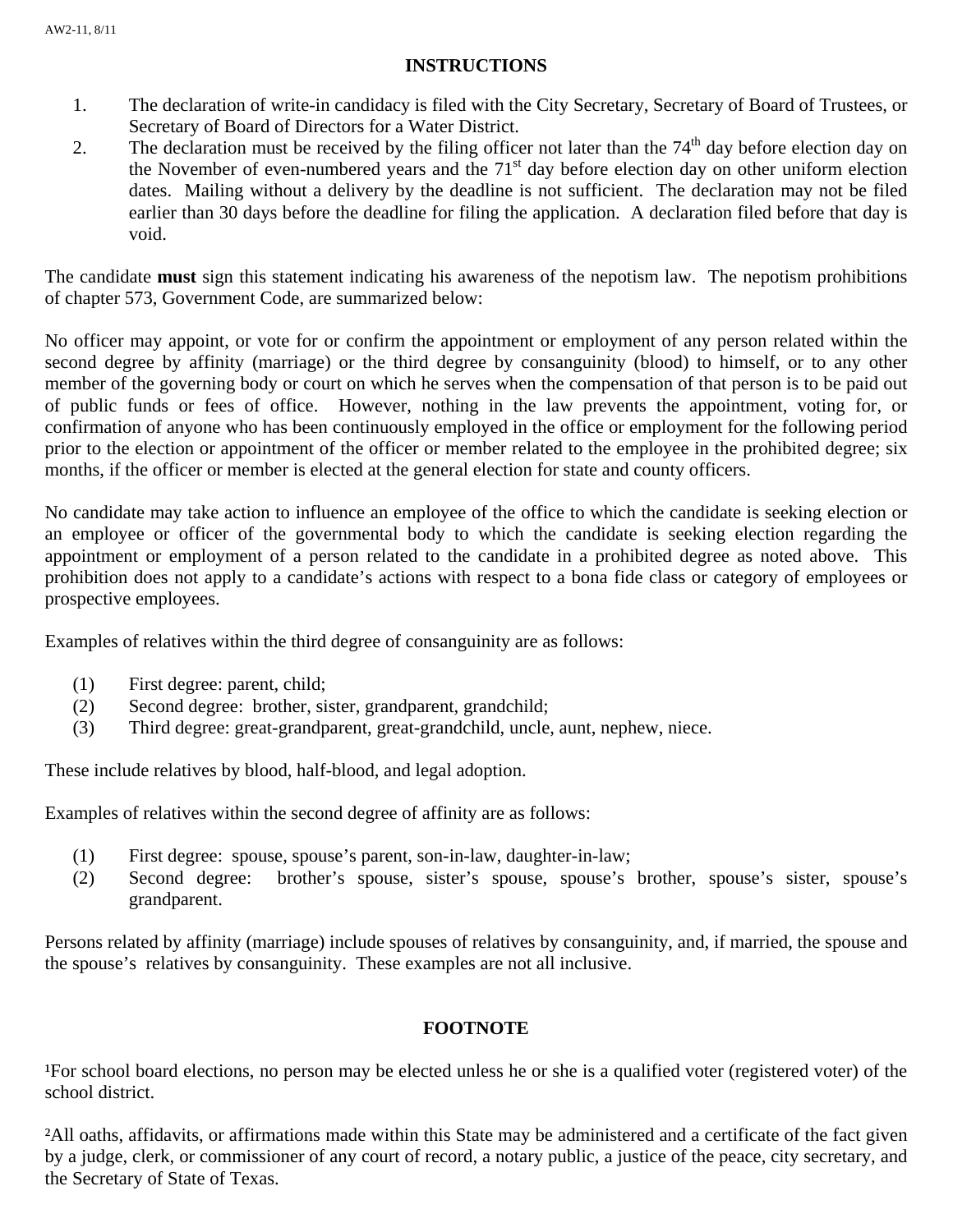### **DECLARACION DE SER UN CANDIDATO ELEGIBLE PARA RECIBIR VOTOS FOR INSERCION**   $ESCRITA$

(Ciudad, Escuela, u Otra Subdivisión Política)

A: Oficial encargado

Por la presente declaro soy un candidato para recibir votos por inserción escrita para el puesto oficial indicado abajo.

| PUESTO OFICIAL SOLICITADO<br>Incluya cualquier número de lugar u otro número que hace el puesto oficial diferente a otros, si hay alguno.                                                                                                                                                                                                                                                                                                                                                                                                                                                                                                                                                                                                                                                                                                                                                                                                                                                                                                                                                                                            |                               | INDIQUE SI EL TERMINO DEL PUESTO OFICIAL ES<br>TERMINO COMPLETO O NO COMPLETADO                           |                                                 |                                                                                                      |  |  |  |
|--------------------------------------------------------------------------------------------------------------------------------------------------------------------------------------------------------------------------------------------------------------------------------------------------------------------------------------------------------------------------------------------------------------------------------------------------------------------------------------------------------------------------------------------------------------------------------------------------------------------------------------------------------------------------------------------------------------------------------------------------------------------------------------------------------------------------------------------------------------------------------------------------------------------------------------------------------------------------------------------------------------------------------------------------------------------------------------------------------------------------------------|-------------------------------|-----------------------------------------------------------------------------------------------------------|-------------------------------------------------|------------------------------------------------------------------------------------------------------|--|--|--|
|                                                                                                                                                                                                                                                                                                                                                                                                                                                                                                                                                                                                                                                                                                                                                                                                                                                                                                                                                                                                                                                                                                                                      |                               |                                                                                                           |                                                 |                                                                                                      |  |  |  |
| NOMBRE COMPLETO (Nombre de Pila, Segundo Nombre, Apellido                                                                                                                                                                                                                                                                                                                                                                                                                                                                                                                                                                                                                                                                                                                                                                                                                                                                                                                                                                                                                                                                            |                               | ESCRIBA SU NOMBRE COMO DESEA QUE APAREZCA EN LA LISTA DE<br>CANDIDATOS DECLARADOS PARA INSERCION POR MANO |                                                 |                                                                                                      |  |  |  |
| DIRECCION DE RESIDENCIA PERMANENTE: Calle y Número de Departamento: si no                                                                                                                                                                                                                                                                                                                                                                                                                                                                                                                                                                                                                                                                                                                                                                                                                                                                                                                                                                                                                                                            |                               |                                                                                                           |                                                 |                                                                                                      |  |  |  |
| tiene, describa la localidad de su residencia. No incluya su caja postal o ruta rural.                                                                                                                                                                                                                                                                                                                                                                                                                                                                                                                                                                                                                                                                                                                                                                                                                                                                                                                                                                                                                                               |                               | DIRECCION POSTAL (Si es diferente a su dirección de residencia)                                           |                                                 |                                                                                                      |  |  |  |
| <b>CIUDAD</b><br><b>ESTADO</b>                                                                                                                                                                                                                                                                                                                                                                                                                                                                                                                                                                                                                                                                                                                                                                                                                                                                                                                                                                                                                                                                                                       | <b>ZONA POSTAL</b>            | <b>CIUDAD</b>                                                                                             | <b>ESTADO</b>                                   | ZONA POSTAL                                                                                          |  |  |  |
|                                                                                                                                                                                                                                                                                                                                                                                                                                                                                                                                                                                                                                                                                                                                                                                                                                                                                                                                                                                                                                                                                                                                      |                               |                                                                                                           |                                                 |                                                                                                      |  |  |  |
| CORREO ELECTRÓNICO (Optativo)                                                                                                                                                                                                                                                                                                                                                                                                                                                                                                                                                                                                                                                                                                                                                                                                                                                                                                                                                                                                                                                                                                        | EMPLEO (No lo deje en blanco) |                                                                                                           | FECHA DE NACIMIENTO                             | CONDADO DE RESIDENCIA                                                                                |  |  |  |
|                                                                                                                                                                                                                                                                                                                                                                                                                                                                                                                                                                                                                                                                                                                                                                                                                                                                                                                                                                                                                                                                                                                                      |                               |                                                                                                           |                                                 |                                                                                                      |  |  |  |
| NUMERO DE TELÉFONO - Incluya el código de área (Optativo)                                                                                                                                                                                                                                                                                                                                                                                                                                                                                                                                                                                                                                                                                                                                                                                                                                                                                                                                                                                                                                                                            |                               |                                                                                                           |                                                 |                                                                                                      |  |  |  |
| DE SU OFICINA:                                                                                                                                                                                                                                                                                                                                                                                                                                                                                                                                                                                                                                                                                                                                                                                                                                                                                                                                                                                                                                                                                                                       |                               |                                                                                                           |                                                 | TIEMPO EN QUE HA RESIDIDO EN UN SOLO LUGAR EN LA FECHA EN QUE<br>PRESTÓ JURAMENTO SOBRE LA SOLICITUD |  |  |  |
| DE SU DOMICILIO:                                                                                                                                                                                                                                                                                                                                                                                                                                                                                                                                                                                                                                                                                                                                                                                                                                                                                                                                                                                                                                                                                                                     |                               | EN EL ESTADO                                                                                              | EN EL CONDADO                                   | EN EL DISTRITO O PRECINTO                                                                            |  |  |  |
|                                                                                                                                                                                                                                                                                                                                                                                                                                                                                                                                                                                                                                                                                                                                                                                                                                                                                                                                                                                                                                                                                                                                      |                               |                                                                                                           |                                                 |                                                                                                      |  |  |  |
|                                                                                                                                                                                                                                                                                                                                                                                                                                                                                                                                                                                                                                                                                                                                                                                                                                                                                                                                                                                                                                                                                                                                      |                               | $(a\tilde{n}o(s))$                                                                                        | $(a\tilde{n}o(s))$                              | $(a\tilde{n}o(s))$                                                                                   |  |  |  |
|                                                                                                                                                                                                                                                                                                                                                                                                                                                                                                                                                                                                                                                                                                                                                                                                                                                                                                                                                                                                                                                                                                                                      |                               | (mes(es))                                                                                                 | (mes(es))                                       | (mes(es))                                                                                            |  |  |  |
| Para poder incluir un apodo como parte de su nombre completo el la papeleta, Ud.debera firmar la siguiente constancia: Ademas, juro que se me ha conocido por este apodo por mas<br>de tres años. Ademas, juro que el apodo no es un lema político ni una indicacion de mis creencias o afilaciones políticas, economicas, sociales, o religiosas.                                                                                                                                                                                                                                                                                                                                                                                                                                                                                                                                                                                                                                                                                                                                                                                   |                               |                                                                                                           |                                                 |                                                                                                      |  |  |  |
| (Ante mí, la autoridad, suscrita apareció en persona<br>quien habiendo aqui y ahora prestado juramento debido, bajo juramento dice: "Yo,<br>del condado de<br>Texas, siendo candidato para el puesto oficial<br><b>College</b><br>solemnemente juro que apoyaré y defenderé la Constitución y las leyes de los Estados Unidos y del Estado de Texas. Soy ciudadano de los<br>$de_$<br>Estados Unidos elegible para ocupar tal puesto oficial bajo la Constitución y las leyes de este Estado. No me han determinado por un juicio final de una corte de la legalización de<br>un testamento, ser totalmente incapacitado mentalmente o parcialmente incapacitado sin el derecho de votar, ni he sido probado culpable finalmente de una felonía por la cual no<br>he sido perdonado o por la cual no se me han restituido enteramente mis derechos de ciudadanía por medio de otra acción oficial. Yo tengo conocimiento de la ley sobre el<br>nepotismo según el capitulo 573 de Código Gobierno.<br>Además juro que las precedents declaraciones que incluyo en mi solicitud son verdaderas y están correctas en todos sentidos.") |                               |                                                                                                           |                                                 |                                                                                                      |  |  |  |
|                                                                                                                                                                                                                                                                                                                                                                                                                                                                                                                                                                                                                                                                                                                                                                                                                                                                                                                                                                                                                                                                                                                                      |                               |                                                                                                           |                                                 |                                                                                                      |  |  |  |
|                                                                                                                                                                                                                                                                                                                                                                                                                                                                                                                                                                                                                                                                                                                                                                                                                                                                                                                                                                                                                                                                                                                                      |                               |                                                                                                           | FIRMA DEL CANDIDATO                             |                                                                                                      |  |  |  |
|                                                                                                                                                                                                                                                                                                                                                                                                                                                                                                                                                                                                                                                                                                                                                                                                                                                                                                                                                                                                                                                                                                                                      |                               |                                                                                                           |                                                 |                                                                                                      |  |  |  |
| Jurado y suscrito ante mi en el proporcional de la contradición de la contradición de la contradición de la contradición de la contradición de la contradición de la contradición de la contradición de la contradición de la                                                                                                                                                                                                                                                                                                                                                                                                                                                                                                                                                                                                                                                                                                                                                                                                                                                                                                        |                               |                                                                                                           |                                                 | (SELLO)                                                                                              |  |  |  |
| Firma del oficial administrando el juramento 1                                                                                                                                                                                                                                                                                                                                                                                                                                                                                                                                                                                                                                                                                                                                                                                                                                                                                                                                                                                                                                                                                       |                               |                                                                                                           | (Tíitulo del oficial administrando el juramento |                                                                                                      |  |  |  |
| TO BE COMPLETED BY FILING OFFICER:<br>(See Section 1.007)                                                                                                                                                                                                                                                                                                                                                                                                                                                                                                                                                                                                                                                                                                                                                                                                                                                                                                                                                                                                                                                                            |                               |                                                                                                           |                                                 |                                                                                                      |  |  |  |
|                                                                                                                                                                                                                                                                                                                                                                                                                                                                                                                                                                                                                                                                                                                                                                                                                                                                                                                                                                                                                                                                                                                                      |                               | Date Received                                                                                             |                                                 | Signature of Filing Officer                                                                          |  |  |  |
|                                                                                                                                                                                                                                                                                                                                                                                                                                                                                                                                                                                                                                                                                                                                                                                                                                                                                                                                                                                                                                                                                                                                      |                               |                                                                                                           |                                                 |                                                                                                      |  |  |  |